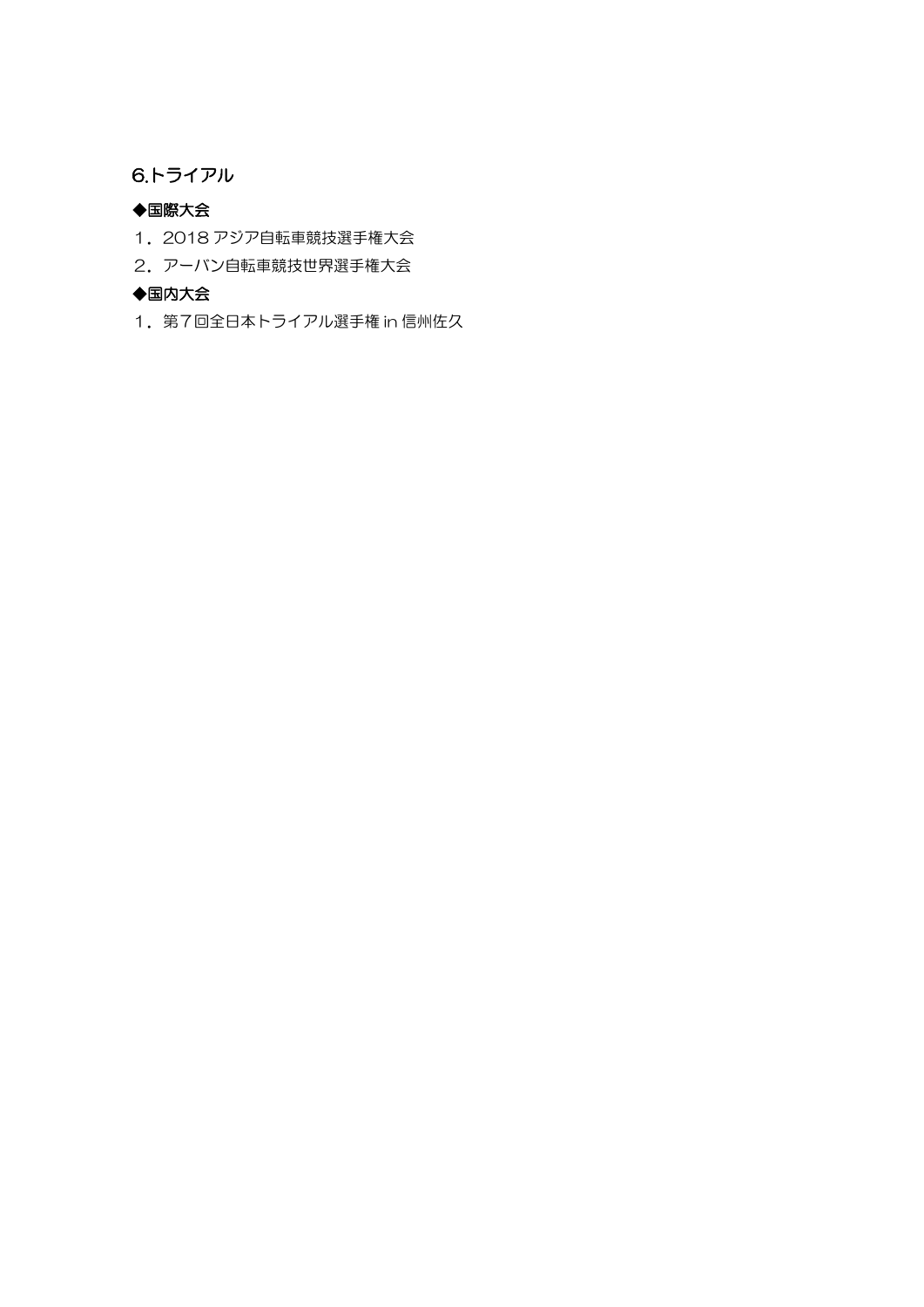## *2018 Asian Trials Championships 30th Apr. 2018*

*Millennium Park – Saku city, Nagano, JAPAN* アジア自転車競技選手権大会 トライアル / 長野県佐久市 佐久ミレニアムパーク特設会場



## category: Men Elite 20

| <b>Final</b> |   | (19- )                 | yellow course           |                                  |                                                     |  |  | 5 Sections - 3 Laps - 3h00 Race time |  |  |  |  |  |                                                        |     |      |      |
|--------------|---|------------------------|-------------------------|----------------------------------|-----------------------------------------------------|--|--|--------------------------------------|--|--|--|--|--|--------------------------------------------------------|-----|------|------|
| Rank No      |   | NAME                   | UCI/JCF ID              | NAT. / 国                         |                                                     |  |  |                                      |  |  |  |  |  | P C 1 2 3 4 5 1L 1C 1 2 3 4 5 2L 2C 1 2 3 4 5 3L 3C TP | $+$ | Rem  | Time |
|              |   | TERAI Kazuki / 寺井 一希   | 100 088 696 22 JPN / 日本 |                                  | 26 8 0 5 0 0 0 5 4 5 2 5 3 0 15 1 0 1 0 5 0 6 3 0   |  |  |                                      |  |  |  |  |  |                                                        |     |      | 1h40 |
|              |   | TSUCHIYA Ryoga / 土屋 凌我 | 100 108 460 95 JPN / 日本 |                                  | 55 0 5 5 3 5 5 23 0 2 3 3 3 2 13 0 5 5 2 5 2 19 0 0 |  |  |                                      |  |  |  |  |  |                                                        |     |      | 1h39 |
|              |   | SAITO Natsuki / 斉藤 夏樹  | 100 108 461 96 JPN / 日本 |                                  | 67 0 5 5 4 5 5 24 0 5 5 2 5 5 22 0 5 5 3 5 3 21 0 0 |  |  |                                      |  |  |  |  |  |                                                        |     |      | 1h44 |
|              |   | YIP Hin Tsun           |                         | 100 674 208 42 HKG / ホンコン・チャイナ   |                                                     |  |  |                                      |  |  |  |  |  |                                                        |     | time | 2h11 |
|              |   | RAHIMIPARSA Javad      |                         | 100 090 711 00 IRI / イラン・イスラム共和国 |                                                     |  |  |                                      |  |  |  |  |  |                                                        |     | time | 2h16 |
| 6            | 6 | PEYVANDI Mahdi         |                         | 100 109 401 66 IRI / イラン・イスラム共和国 |                                                     |  |  |                                      |  |  |  |  |  |                                                        |     | time | 2h19 |

## category: Men Elite 26

|         | Final | $19-$                     | yellow course           |                                  |  |  | 5 Sections - 3 Laps - 3h00 Race time |  |  |  |  |                                                     |                                                          |     |      |
|---------|-------|---------------------------|-------------------------|----------------------------------|--|--|--------------------------------------|--|--|--|--|-----------------------------------------------------|----------------------------------------------------------|-----|------|
| Rank No |       | <b>NAME</b>               | UCI/JCF ID              | <b>DIS</b>                       |  |  |                                      |  |  |  |  |                                                     | P C 1 2 3 4 5 1L 1C 1 2 3 4 5 2L 2C 1 2 3 4 5 3L 3C TP + | Rem | Time |
|         |       | 101 SHIOZAKI Tomu / 塩﨑 太夢 | 100 101 312 28 JPN / 日本 |                                  |  |  |                                      |  |  |  |  | 41 3 1 5 0 2 3 11 1 0 5 5 5 5 20 1 2 1 2 5 0 10 1 0 |                                                          |     | 2h03 |
|         |       | 102 AZADI Mohammadreza    |                         | 100 090 713 02 IRI / イラン・イスラム共和国 |  |  |                                      |  |  |  |  |                                                     |                                                          |     | 1h52 |
|         |       | 103 MOHAMMADINEJAD Amir   |                         | 100 662 461 32 IRI / イラン・イスラム共和国 |  |  |                                      |  |  |  |  |                                                     |                                                          |     | 2h12 |

この大会は競輪の補助金により開催しました。 http://hojo.keirin-autorace.or.jp/

**KEIRIN** 







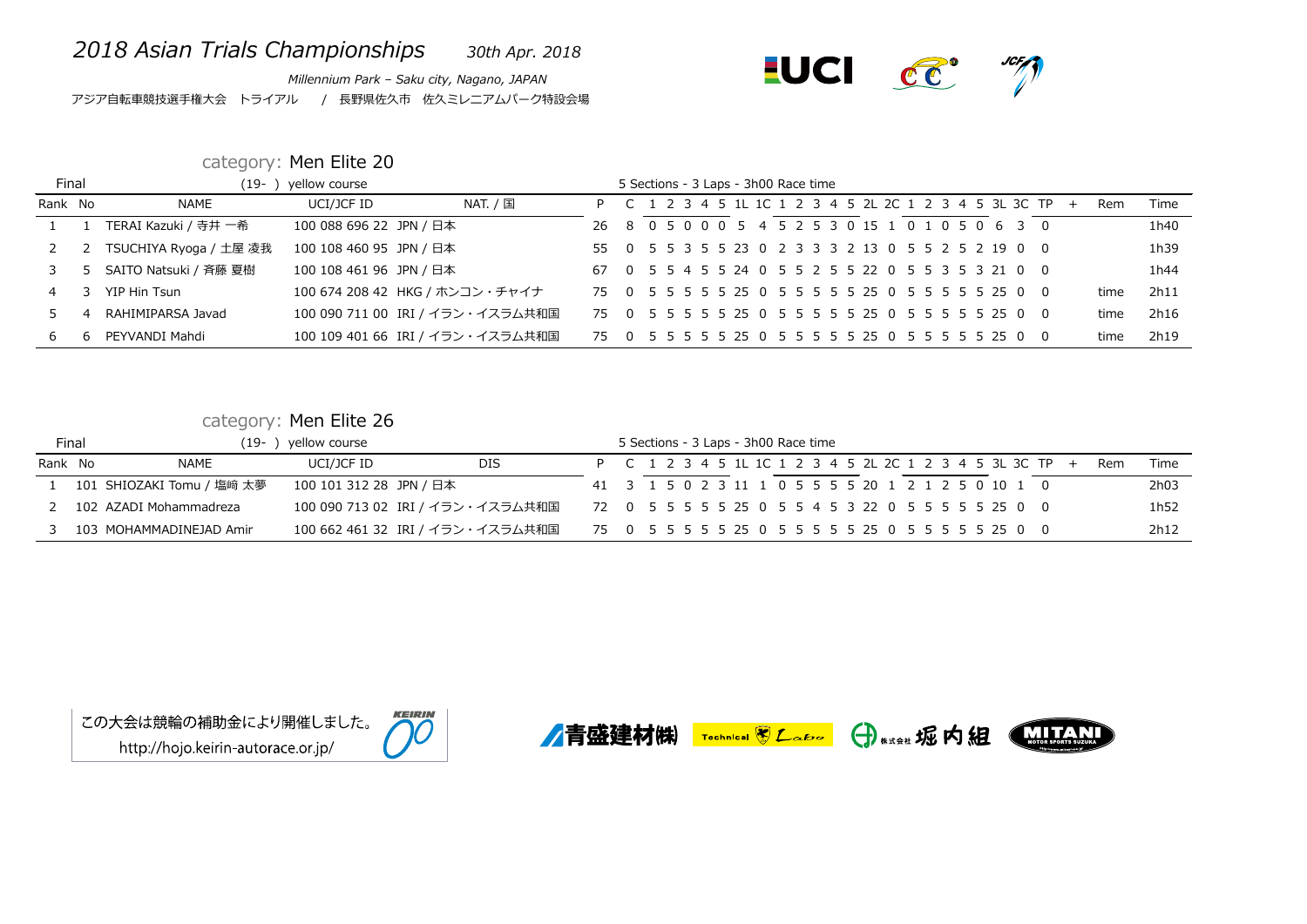## *2018 Asian Trials Championships 30th Apr. 2018*

*Millennium Park – Saku city, Nagano, JAPAN* アジア自転車競技選手権大会 トライアル / 長野県佐久市 佐久ミレニアムパーク特設会場



## category: Women Elite

|         | Final | -15                      | pink course             |                                                                                      |  |  |  | 5 Sections - 3 Laps - 3h00 Race time |  |                                                        |  |  |  |  |            |      |
|---------|-------|--------------------------|-------------------------|--------------------------------------------------------------------------------------|--|--|--|--------------------------------------|--|--------------------------------------------------------|--|--|--|--|------------|------|
| Rank No |       | <b>NAME</b>              | UCI/JCF ID              | <b>DIS</b>                                                                           |  |  |  |                                      |  | P C 1 2 3 4 5 1L 1C 1 2 3 4 5 2L 2C 1 2 3 4 5 3L 3C TP |  |  |  |  | <b>Rem</b> | Time |
|         |       | 401 YOKOTA Kana / 横田 華奈  | 100 216 643 26 JPN / 日本 |                                                                                      |  |  |  |                                      |  | 3 12 0 0 0 0 1 1 4 0 0 0 0 1 1 4 0 0 0 0 1 1 4 0       |  |  |  |  |            | 2h22 |
|         |       | 402 HIRANO Miyu / 平野 心結  | 100 215 699 52 JPN / 日本 |                                                                                      |  |  |  |                                      |  | 7 10 0 0 0 3 1 4 3 0 0 0 1 1 2 3 0 0 0 0 1 1 4 0       |  |  |  |  |            | 2h22 |
|         |       | 403 LEELYN Clarence Shao |                         | 100 638 355 79 TPE / チャイニーズ・タイペイ 44 4 5 1 0 5 5 16 1 5 0 0 5 5 15 2 2 1 0 5 5 13 1 0 |  |  |  |                                      |  |                                                        |  |  |  |  |            | 2h34 |









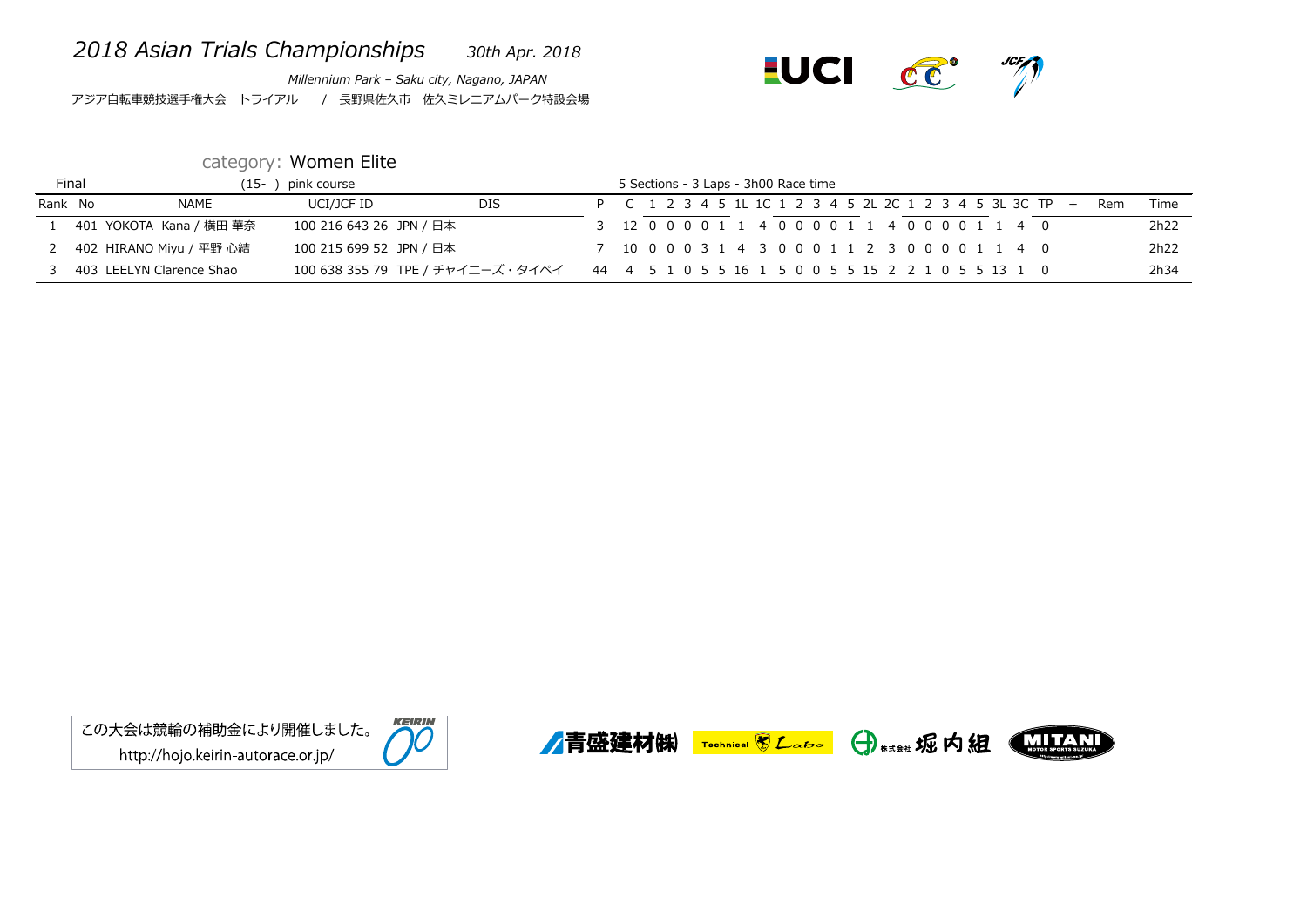## *2018 Asian Trials Championships 30th Apr. 2018*

*Millennium Park – Saku city, Nagano, JAPAN* アジア自転車競技選手権大会 トライアル / 長野県佐久市 佐久ミレニアムパーク特設会場



## category: Men Juniors

|         | Final |                                                           | $(16-18)$ red course    |            |  |  | 5 Sections - 3 Laps - 3h00 Race time |  |  |  |  |                                                     |                                                          |     |      |
|---------|-------|-----------------------------------------------------------|-------------------------|------------|--|--|--------------------------------------|--|--|--|--|-----------------------------------------------------|----------------------------------------------------------|-----|------|
| Rank No |       | <b>NAME</b>                                               | UCI/JCF ID              | <b>DIS</b> |  |  |                                      |  |  |  |  |                                                     | P C 1 2 3 4 5 1L 1C 1 2 3 4 5 2L 2C 1 2 3 4 5 3L 3C TP + | Rem | Time |
|         |       | 301 OMATA Taichi / 尾又 太一                                  | 100 207 788 95 JPN / 日本 |            |  |  |                                      |  |  |  |  | 30 6 1 5 2 0 0 8 2 0 5 1 5 0 11 2 5 5 1 0 0 11 2 0  |                                                          |     | 1h29 |
|         |       | 201 TANIGUCHI Yuki / 谷口 友希                                | 100 215 349 90 JPN / 日本 |            |  |  |                                      |  |  |  |  | 50 2 5 5 2 5 0 17 1 5 5 1 5 0 16 1 5 3 1 3 5 17 0 0 |                                                          |     | 2h11 |
|         |       | 302 WINOWATAN Theo Christofer 100 810 724 79 INA / インドネシア |                         |            |  |  |                                      |  |  |  |  |                                                     |                                                          |     | 1h58 |









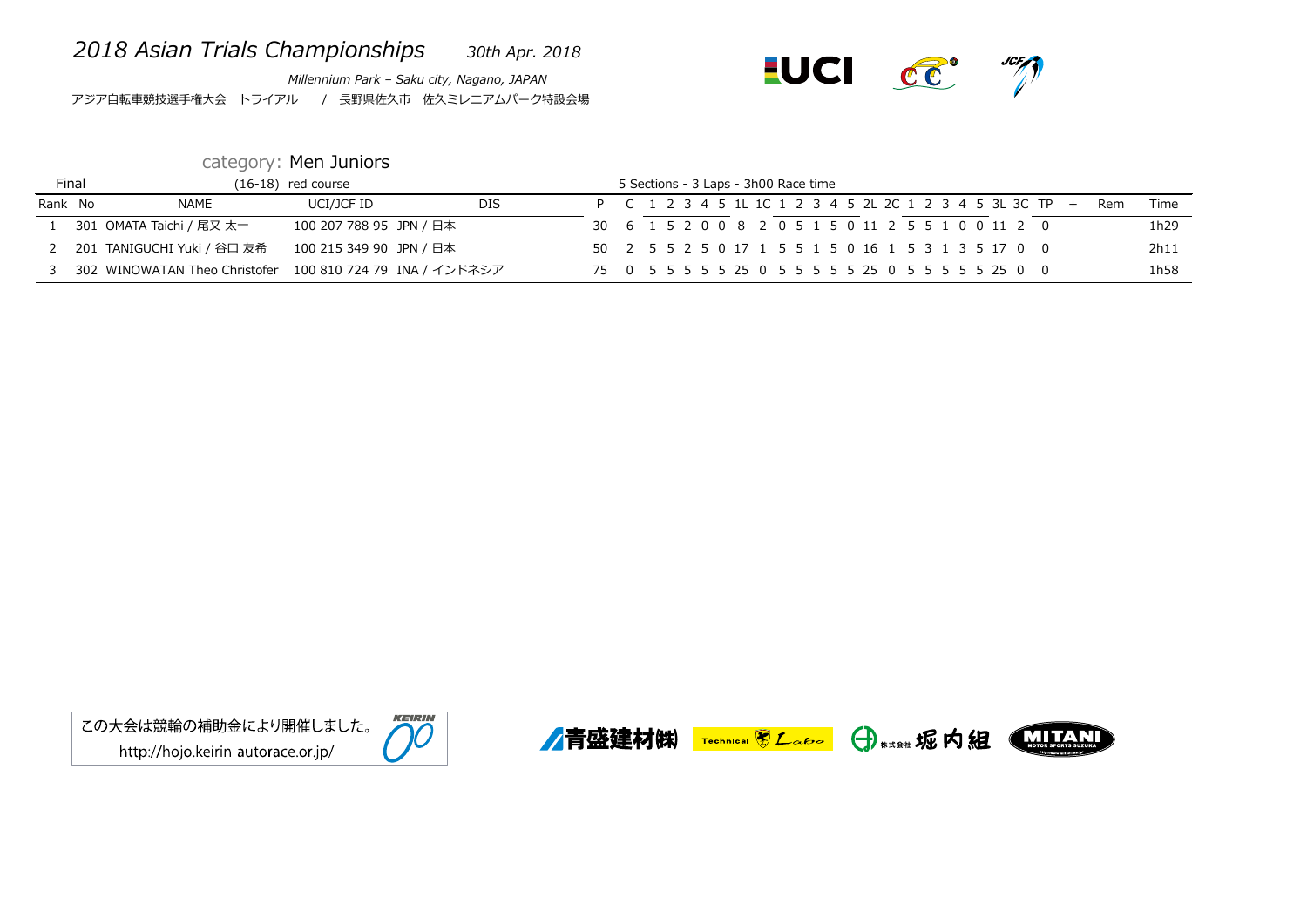

# **2018 URBAN CYCLING<br>WORLD CHAMPIONSHIPS**



#### **FRI 9 NOV 2018**

Start Time: 09:00

#### **TRIALS SEMI-FINALS**

Men Elite 20"

### **Individual Results**

|                |                                               |             |      |                 |              |                | Lap 1        |                 |                    |              |                   |                 | Lap2         |                 |                                                  |              |                 |                 | Lap <sub>3</sub> |                 |             |           |          |
|----------------|-----------------------------------------------|-------------|------|-----------------|--------------|----------------|--------------|-----------------|--------------------|--------------|-------------------|-----------------|--------------|-----------------|--------------------------------------------------|--------------|-----------------|-----------------|------------------|-----------------|-------------|-----------|----------|
| Pos            | Nr Name / Nation                              | UCI ID      | YOB  |                 |              |                |              |                 | l ot               |              |                   |                 |              |                 | Tot                                              |              |                 |                 |                  |                 |             | Tot Penal | Total    |
| 1 <sub>1</sub> | 103 PECHHACKER Thomas<br>Austria              | 10007960448 | 1995 |                 |              |                |              | 50 50 60 30 20  | 210 60 60 60 50 0  |              |                   |                 |              |                 | 230 50 60 60 50 40                               |              |                 |                 |                  |                 | 260         |           | 700      |
|                | 2. 102 OSWALD Dominik<br>Germany              | 10008801621 | 1997 |                 |              | 60 50 50 10 10 |              |                 | 180 60 60 50 50 20 |              |                   |                 |              |                 | 240 60 60 60 20 40                               |              |                 |                 |                  |                 | 240         |           | 660      |
|                | 3. 108 HLAVATY Samuel<br>Slovakia             | 10009922474 | 1999 | 50              |              |                |              |                 |                    |              |                   |                 |              |                 | 0 30 20 10 110 50 50 50 20 20 190 50 60 60 40 20 |              |                 |                 |                  |                 | 230         |           | 530      |
|                | 4. 104 AREITIO Ion<br>Spain                   | 10007071482 | 1992 |                 |              | 50 50 50 30 20 |              |                 | 200 20             |              |                   | 0 50 40 40      |              |                 | 150 50                                           |              |                 |                 | 0 60 30 40       |                 | 180         |           | 530      |
| 5.             | 112 PALAU Eloi                                | 10009641780 | 1998 |                 |              | 10 30 60 20 10 |              |                 |                    |              |                   |                 |              |                 | 130 30 50 60 40 20 200 30 60 30 40 20            |              |                 |                 |                  |                 | 180         |           | 510      |
|                | Spain<br>6. 105 LEISER Lucien                 | 10007867993 | 1994 |                 |              | 0 20 40 30 30  |              |                 | 120 50 20 50 40 30 |              |                   |                 |              |                 | 190 40 30 30 40 30                               |              |                 |                 |                  |                 | 170         |           | 480      |
|                | Switzerland<br>7. 109 NYMANN Joacim           | 10007867892 | 1994 |                 |              | 50 40 40 20 10 |              |                 | 160 50             |              |                   | 0 40 20 30      |              |                 | 140 50                                           |              |                 |                 | 0 60 20 20       |                 | 150         |           | 450      |
|                | Sweden<br>8. 110 RUDEAU Alex                  | 10008803035 | 1996 |                 |              | 20 30 40 10 20 |              |                 | 120 40 10 40 10 30 |              |                   |                 |              |                 | 130 40 50 60 10 40                               |              |                 |                 |                  |                 | 200         |           | 450      |
| 9.             | France<br>107 KRISTIANSEN Jonas               | 10046120349 | 1995 |                 |              | 10 20 30 10 10 |              |                 |                    |              | 80 10 30 50 40 30 |                 |              |                 | 160 10 40 60 40 40                               |              |                 |                 |                  |                 | 190         |           | 430      |
| 10.            | Denmark<br>118 KOEKOEK Rick                   | 10007067341 | 1986 |                 |              | 10 30 40 20 10 |              |                 | 110 10 40 50 30 20 |              |                   |                 |              |                 | <b>150</b> 10 30 60 20 20                        |              |                 |                 |                  |                 | 140         |           | 400      |
|                | <b>Netherlands</b><br>11. 113 FRIEDRICH Jonas | 10009922171 | 1999 |                 |              | 10 30 40 20 10 |              |                 | 110 10 30 40 10 20 |              |                   |                 |              |                 | 110 40 40 50 20 30                               |              |                 |                 |                  |                 | 180         |           | 400      |
| 12.            | Germany<br>119 PEREZ Morgann                  | 10008804045 | 1996 |                 | 50 20 40     |                | 10 20        |                 | 140 30 30 40 20 10 |              |                   |                 |              |                 | 130 20 40 30 20 20                               |              |                 |                 |                  |                 | 130         |           | 400      |
|                | France<br>13. 106 <b>ROS Benito</b><br>Spain  | 10006121084 | 1981 | 20              |              | 0, 20, 30, 10  |              |                 |                    |              | 80 40 10 50 30 20 |                 |              |                 | 150 40                                           |              |                 |                 | 0 60 20 30       |                 | 150         |           | 380      |
| 14.            | 128 ZHAO Xuan<br>China                        | 10085741314 | 1991 |                 |              | 10 20 30 30 10 |              |                 | 100 10 20 40 30 10 |              |                   |                 |              |                 | 110 20 40 60 20 20                               |              |                 |                 |                  |                 | 160         |           | 370      |
|                | 15. 115 BUCHWALDER Johan<br>Switzerland       | 10008802833 | 1997 |                 |              | 30 10 40 10 10 |              |                 |                    |              |                   |                 |              |                 | 100 10 30 50 10 10 110 30 30 50 10 30            |              |                 |                 |                  |                 | 150         |           | 360      |
| 16.            | 111 GRILLON Louis<br>France                   | 10009921868 | 1999 | 10 <sup>°</sup> |              | 10 50          | 10 10        |                 |                    |              | 90 10 30 40 10 20 |                 |              |                 | 110 10 30 50 10 20                               |              |                 |                 |                  |                 | 120         |           | 320      |
|                | 17. 117 SERWIN Karol<br>Poland                | 10007066432 | 1987 | 10              |              | 0 30 20 10     |              |                 |                    |              |                   |                 |              |                 | 70 10 30 40 10 10 100 10 10 40 20 20             |              |                 |                 |                  |                 | 100         |           | 270      |
|                | 18. 123 MATTMULLER Nils<br>Germany            | 10009921969 | 1998 |                 | $0\,20\,30$  |                | 10 10        |                 |                    |              | 70 10 20 30 10 30 |                 |              |                 | 100 10 10 50                                     |              |                 |                 | 10 10            |                 | 90          |           | 260      |
| 19.            | 116 TSUCHIYA Ryoga<br>Japan                   | 10010846095 | 1999 |                 |              | 0 10 30 10 10  |              |                 |                    |              | 60 20 20 30 10 20 |                 |              |                 | 100 10 30 30                                     |              |                 |                 |                  | 0 <sub>20</sub> | 90          |           | 250      |
| 20.            | 120 KOCIS Jan<br>Slovakia                     | 10007698245 | 1990 |                 | 10 10        | 20             | 10 10        |                 |                    |              | 60 10 20 30 20 30 |                 |              |                 | 110 10                                           |              |                 | 0 <sub>30</sub> | 20 20            |                 | 80          |           | 250      |
|                | 21. 114 KOLAR Vaclav<br>Czech Republic        | 10007085832 | 1991 | $\mathbf 0$     | $\mathbf 0$  | 30             |              | 0 <sub>10</sub> |                    |              | 40 10 10 30       |                 |              | 0 <sub>30</sub> | 80 20 20 40                                      |              |                 |                 | 10 10            |                 | 100         |           | 220      |
|                | 22. 122 LEHMANN Heiko<br>Germany              | 10007071785 | 1991 |                 | $0\quad20$   | 30             | $\mathbf{0}$ | $\overline{0}$  | 50                 |              | 02020             |                 | $\mathbf{0}$ | $\overline{0}$  | 40                                               |              | 02030           |                 |                  | 0 <sub>10</sub> | 60          |           | 150      |
| 23.            | 121 SULKANEN Aleksi<br>Finland                | 10010941681 | 1999 | 10              | 0            | 30             | $\mathbf 0$  | $\mathbf 0$     | 40                 | $\mathbf{0}$ | 10 20             |                 | $\mathbf 0$  | $\mathbf 0$     | 30                                               | 0            |                 | 0 <sub>30</sub> |                  | 0 <sub>20</sub> | 50          |           | 120      |
| 24.            | 127 ZOU Yuxi<br>China                         | 10085742223 | 1991 |                 | $0$ 10 20    |                |              | $0$ 10          | 40                 | $\mathbf{0}$ |                   | 0 <sub>20</sub> | $\mathbf 0$  | $\overline{0}$  | 20                                               |              | 0 <sub>20</sub> |                 | $0$ 10 10        |                 | 40          |           | 100      |
| 25.            | 124 ALEGRIA Matias<br>Chile                   | 10010121932 | 1994 | $\mathbf{0}$    | $\mathbf{0}$ | $\mathbf{0}$   | $\mathbf{0}$ | $\mathbf{0}$    | $\Omega$           | $\mathbf{0}$ | $\mathbf 0$       | $\mathbf 0$     | $\Omega$     | 10              | 10                                               | $\mathbf 0$  |                 | 10 20           |                  | 0, 10           | 40          |           | 50       |
| 26.            | 125 CHE Xianbin<br>China                      | 10085742627 | 1989 | 0               | $\mathbf 0$  | 0              | $\mathbf 0$  | $\overline{0}$  | $\mathbf{0}$       | $\mathbf 0$  | $\mathbf 0$       | 10              | $\mathbf 0$  | $\mathbf 0$     | 10                                               | 0            |                 | 0 <sub>30</sub> | $\mathbf 0$      | $\mathbf 0$     | 30          |           | 40       |
|                | 27. 129 CHEN Xiang<br>China                   | 10085743031 | 1995 | 0               | $\mathbf 0$  | 0              | 0            | $\mathbf 0$     | $\Omega$           | $\mathbf 0$  | $\mathbf 0$       | $\mathbf 0$     | $\mathbf 0$  | $\Omega$        | 0                                                | $\mathbf 0$  |                 | $0$ 10          | 0                | $\mathbf 0$     | 10          |           | 10       |
| 28.            | 126 WU Er Chieh<br>Chinese Taipai             | 10085476986 | 1986 | $\mathbf 0$     | $\Omega$     | $\mathbf{0}$   | $\mathbf 0$  | $\overline{0}$  | $\Omega$           | $\mathbf{0}$ | $\mathbf{0}$      | $\mathbf 0$     | $\mathbf 0$  | $\mathbf{0}$    | $\Omega$                                         | $\mathbf{0}$ | $\mathbf{0}$    | $\Omega$        | $\Omega$         | $\Omega$        | $\mathbf 0$ |           | $\bf{0}$ |

Entries / Nations: 28 / 16

Timing and results provided by ChronoRace

**MAIN SPONSOR** 

CHENGDU

**CHINA** 

Report created FRI 9 NOV 2018 12:39







Page 1/2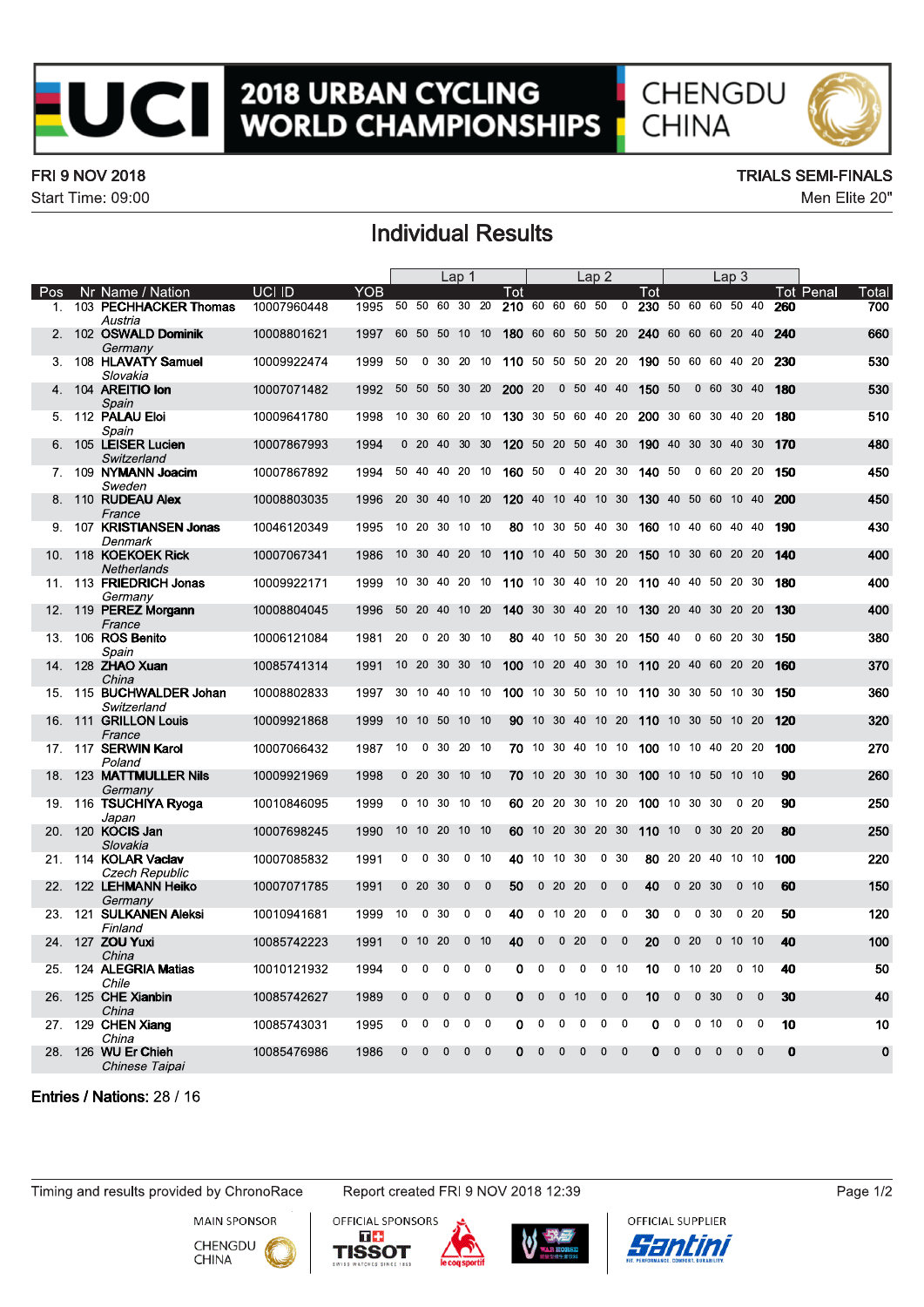

# **2018 URBAN CYCLING<br>WORLD CHAMPIONSHIPS**





#### **SAT 10 NOV 2018**

Start Time: 15:30

#### **TRIALS FINALS** Men Elite 20"

### **Individual Results**

| Pos<br>1.                | Nr Name / Nation<br>103 PECHHACKER Thomas<br>Austria<br>104 AREITIO Ion<br>Spain | <b>UCI ID</b><br>10007960448<br>10007071482 | <b>YOB</b><br>1995<br>1992 | Sct<br>$\mathbf{1}$<br>$\overline{\mathbf{c}}$<br>3<br>4<br>5 | Z <sub>1</sub><br>10<br>10<br>10<br>10<br>10 | Z <sub>2</sub><br>10<br>10<br>10<br>10<br>10 | Z <sub>3</sub><br>10<br>10<br>10<br>10 | Z <sub>4</sub><br>$\blacksquare$<br>10<br>10<br>10 | Z5<br>10<br>10<br>$\overline{\phantom{a}}$ | Z <sub>6</sub><br>10             | Tot<br>30<br>60<br>50<br>40 | Total<br>230 |
|--------------------------|----------------------------------------------------------------------------------|---------------------------------------------|----------------------------|---------------------------------------------------------------|----------------------------------------------|----------------------------------------------|----------------------------------------|----------------------------------------------------|--------------------------------------------|----------------------------------|-----------------------------|--------------|
|                          |                                                                                  |                                             |                            |                                                               |                                              |                                              |                                        |                                                    |                                            |                                  |                             |              |
|                          |                                                                                  |                                             |                            |                                                               |                                              |                                              |                                        |                                                    |                                            |                                  |                             |              |
|                          |                                                                                  |                                             |                            |                                                               |                                              |                                              |                                        |                                                    |                                            |                                  |                             |              |
|                          |                                                                                  |                                             |                            |                                                               |                                              |                                              |                                        |                                                    |                                            |                                  |                             |              |
|                          |                                                                                  |                                             |                            |                                                               |                                              |                                              |                                        |                                                    |                                            |                                  |                             |              |
|                          |                                                                                  |                                             |                            |                                                               |                                              |                                              | $\mathbf 0$                            | 10                                                 | 10                                         | 10                               | 50                          |              |
| 2.                       |                                                                                  |                                             |                            | 1<br>$\overline{c}$                                           | 10<br>$\mathbf 0$                            | 10<br>10                                     | 10<br>10                               | 10<br>10                                           | 10<br>10                                   | $\mathbf 0$                      | 50<br>40                    | 210          |
|                          |                                                                                  |                                             |                            | 3                                                             | 10                                           | 10                                           | 10                                     |                                                    |                                            |                                  | 30                          |              |
|                          |                                                                                  |                                             |                            | 4                                                             | 10                                           | 10                                           | $\bf 0$                                | 10                                                 | 10                                         |                                  | 40                          |              |
|                          |                                                                                  |                                             |                            | 5                                                             | 10                                           | 10                                           | 10                                     | 10                                                 | 10                                         | $\blacksquare$                   | 50                          |              |
| 3.                       | 102 OSWALD Dominik                                                               | 10008801621                                 | 1997                       | $\mathbf{1}$                                                  | 10                                           | 10                                           | 10                                     | 10                                                 | 10                                         | $\overline{\phantom{a}}$         | 50                          | 200          |
|                          | Germany                                                                          |                                             |                            | 2                                                             | 10                                           | 10                                           | 10                                     | 10                                                 | 10                                         |                                  | 50                          |              |
|                          |                                                                                  |                                             |                            | 3                                                             | 10                                           | 10                                           | 10                                     |                                                    | $\overline{\phantom{a}}$                   |                                  | 30                          |              |
|                          |                                                                                  |                                             |                            | 4                                                             | 10                                           | 10                                           | 10                                     | 10                                                 | $\blacksquare$                             |                                  | 40                          |              |
|                          |                                                                                  |                                             |                            | 5                                                             | 10                                           | 10                                           | $\mathbf 0$                            | $\mathbf 0$                                        | 10                                         | $\blacksquare$                   | 30                          |              |
| 4.                       | 112 PALAU Eloi                                                                   | 10009641780                                 | 1998                       | 1                                                             | 10                                           | 10                                           | 10                                     | 10                                                 | 10                                         | $\overline{\phantom{a}}$         | 50                          | 190          |
|                          | Spain                                                                            |                                             |                            | $\overline{c}$                                                | 10                                           | 10                                           | 10                                     | 10                                                 | 10                                         | $\overline{\phantom{a}}$         | 50                          |              |
|                          |                                                                                  |                                             |                            | 3                                                             | 10                                           | 10                                           | 10                                     | 10                                                 | 10                                         | $\blacksquare$                   | 50                          |              |
|                          |                                                                                  |                                             |                            | 4                                                             | 10                                           | 10                                           | $\boldsymbol{0}$                       |                                                    | $\blacksquare$                             | $\sim$                           | 20                          |              |
|                          |                                                                                  |                                             |                            | 5                                                             | 10                                           | 10                                           | $\mathbf 0$                            | $\overline{\phantom{a}}$                           | $\overline{\phantom{a}}$                   | $\overline{\phantom{a}}$         | 20                          |              |
| 5.                       | 108 HLAVATY Samuel                                                               | 10009922474                                 | 1999                       | 1                                                             | 10                                           | 10                                           | 10                                     | $\Omega$                                           | 10                                         | $\overline{\phantom{a}}$         | 40                          | 160          |
|                          | Slovakia                                                                         |                                             |                            | 2                                                             | 10                                           | 10                                           | 10                                     | 10                                                 | 10                                         |                                  | 50                          |              |
|                          |                                                                                  |                                             |                            | 3                                                             | 10                                           | 10                                           | 10                                     |                                                    | $\blacksquare$                             |                                  | 30                          |              |
|                          |                                                                                  |                                             |                            | 4                                                             | $\mathbf 0$                                  | 10                                           | 0                                      | 10                                                 | $\sim$                                     |                                  | 20                          |              |
|                          |                                                                                  |                                             |                            | 5<br>$\overline{1}$                                           | 10                                           | 10                                           | $\overline{\phantom{a}}$               |                                                    | $\overline{\phantom{a}}$                   | $\blacksquare$                   | 20                          |              |
| 6.                       | 105 LEISER Lucien<br>Switzerland                                                 | 10007867993                                 | 1994                       |                                                               | 10<br>10                                     | 10<br>10                                     | 10<br>10                               | 10<br>$\mathbf{0}$                                 | 0<br>$\mathbf{0}$                          | $\overline{\phantom{a}}$         | 40<br>30                    | 150          |
|                          |                                                                                  |                                             |                            | $\overline{\mathbf{c}}$<br>3                                  | 10                                           | 10                                           | 10                                     | $\sim$                                             | $\blacksquare$                             | $\blacksquare$<br>$\blacksquare$ | 30                          |              |
|                          |                                                                                  |                                             |                            | 4                                                             | 10                                           | 10                                           | $\pmb{0}$                              | 10                                                 | $\overline{\phantom{a}}$                   |                                  | 30                          |              |
|                          |                                                                                  |                                             |                            | 5                                                             | 10                                           | 10                                           | $\Omega$                               | $\qquad \qquad \blacksquare$                       | $\overline{\phantom{a}}$                   |                                  | 20                          |              |
|                          |                                                                                  |                                             |                            |                                                               |                                              |                                              |                                        |                                                    |                                            |                                  |                             |              |
| Entries / Nations: 6 / 5 |                                                                                  |                                             |                            |                                                               |                                              |                                              |                                        |                                                    |                                            |                                  |                             |              |

Legend: **YOB** Year of birth

**DNS Did Not Start** 

**DNF Did Not Finish** 

**DSQ Disqualified** 

Timing and results provided by ChronoRace

**MAIN SPONSOR** 







Report created SAT 10 NOV 2018 16:47



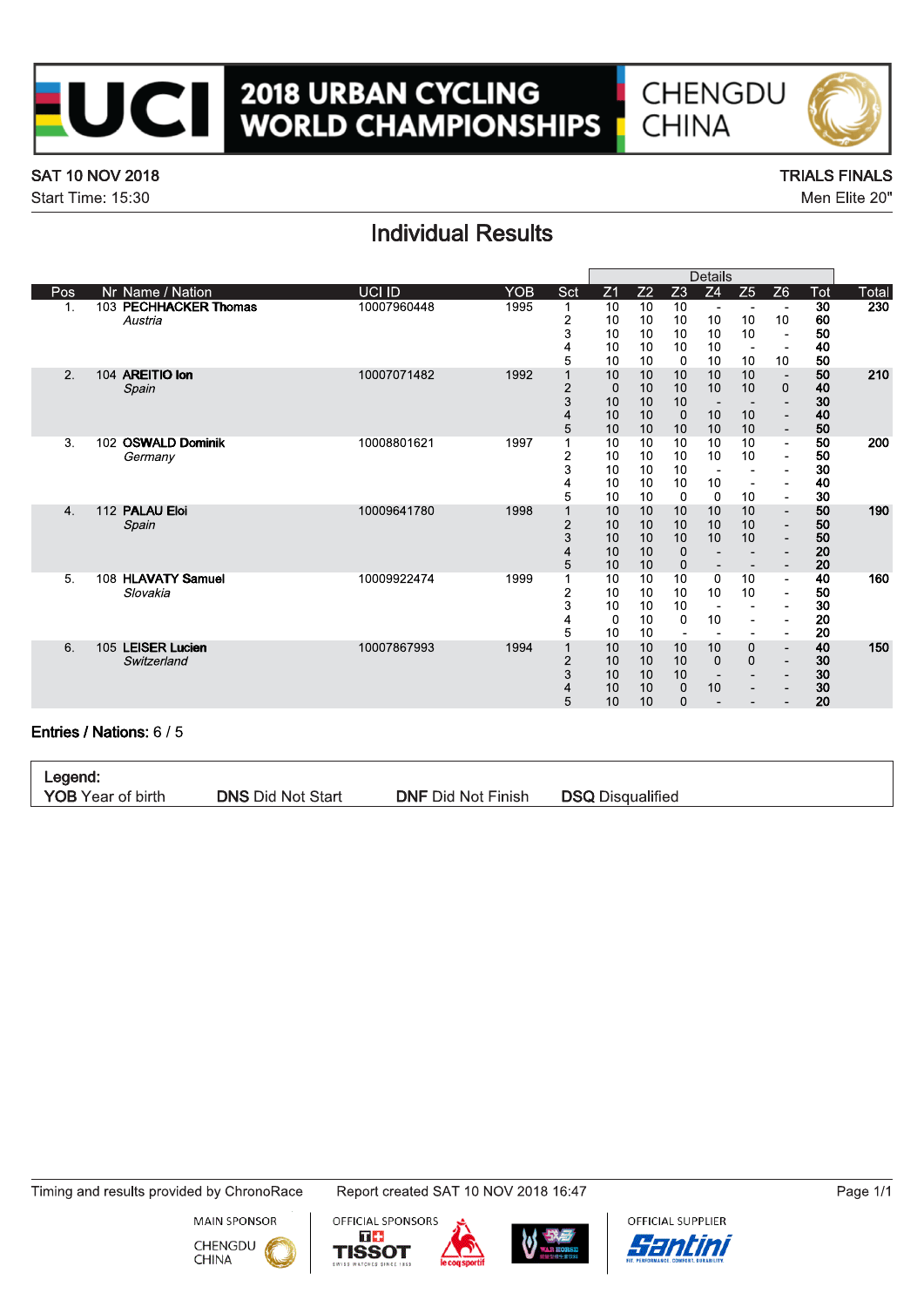*Japan National Trials Championships 7th in Saku 29th Apr. 2018*

第7回 全日本トライアル選手権大会 in 信州佐久

2018年4月29日 長野県佐久市 佐久ミレニアムパーク特設会場 *Millennium Park – Saku city, Nagano, JAPAN*

category: Men Elite 20 男子エリート20

|         | Final 決勝 |                        | 19歳以上 男子 20インチ yellow course |                    |                                                                                                |  |  | 5 Sections - 3 Laps - 2h45 Race time |  |  |  |  |  |  |                                                        |     |     |      |
|---------|----------|------------------------|------------------------------|--------------------|------------------------------------------------------------------------------------------------|--|--|--------------------------------------|--|--|--|--|--|--|--------------------------------------------------------|-----|-----|------|
| Rank No |          | NAME                   | UCI/JCF ID<br><b>DIS</b>     | <b>TEAM</b>        |                                                                                                |  |  |                                      |  |  |  |  |  |  | P C 1 2 3 4 5 1L 1C 1 2 3 4 5 2L 2C 1 2 3 4 5 3L 3C TP | $+$ | Rem | Time |
|         | 寺井 一希    | <b>TERAI Kazuki</b>    | 100 088 696 22 埼玉県           | チームハリケーン           | 19   6   1   1   1   0   2   5   1   1   0   0   5   0   6   3   0   5   0   1   2   8   2   0 |  |  |                                      |  |  |  |  |  |  |                                                        |     |     | 2h01 |
|         | 土屋 凌我    | <b>TSUCHIYA Ryoga</b>  | 100 108 460 95 長野県           | 無所属                | 58 2 5 5 0 0 5 15 2 5 5 3 5 4 22 0 5 5 5 1 5 21 0 0                                            |  |  |                                      |  |  |  |  |  |  |                                                        |     |     | 2h14 |
|         | 高橋 靖矢    | <b>TAKAHASHI Seiya</b> | 100 158 714 06 埼玉県           | <b>TEAM MITANI</b> | 66 0 5 5 5 5 5 25 0 2 5 5 5 3 20 0 3 5 3 5 5 21 0 0                                            |  |  |                                      |  |  |  |  |  |  |                                                        |     |     | 2h24 |
|         | 斉藤 夏樹    | <b>SAITO Natsuki</b>   | 100 108 461 96 東京都           | <b>GOLD RUSH</b>   | 71 0 5 5 5 5 5 25 0 4 5 5 5 5 24 0 3 5 4 5 5 22 0 0                                            |  |  |                                      |  |  |  |  |  |  |                                                        |     |     | 2h08 |
|         | 山田 喜靖    | YAMADA Yoshiyasu       | 100 101 311 27 長野県           | 無所属                |                                                                                                |  |  |                                      |  |  |  |  |  |  |                                                        |     |     | 2h09 |

|             | category: Men Elite 26 | 男子エリート26                     |            |  |  |  |                                      |  |  |  |  |                                                          |  |                        |      |
|-------------|------------------------|------------------------------|------------|--|--|--|--------------------------------------|--|--|--|--|----------------------------------------------------------|--|------------------------|------|
| Final 決勝    |                        | 19歳以上 男子 26インチ yellow course |            |  |  |  | 5 Sections - 3 Laps - 2h45 Race time |  |  |  |  |                                                          |  |                        |      |
| Rank No     | NAME                   | UCI/JCF ID<br><b>DIS</b>     | TEAM       |  |  |  |                                      |  |  |  |  | P C 1 2 3 4 5 1L 1C 1 2 3 4 5 2L 2C 1 2 3 4 5 3L 3C TP + |  | Rem                    | Time |
| 1 101 塩﨑 太夢 | SHIOZAKI Tomu          | 100 101 312 28 山梨県           | 無所属        |  |  |  |                                      |  |  |  |  | 43 4 5 5 1 5 0 16 1 5 5 1 5 5 21 0 0 1 0 5 0 6 3 0       |  |                        | 2h42 |
| 2 104 橋本 茂樹 | HASHIMOTO Shigeki      | 100 108 455 90 福岡県           | FTF 天拝の郷   |  |  |  |                                      |  |  |  |  | 74 0 5 5 5 5 5 25 0 5 5 5 5 5 25 0 4 5 5 5 5 24 0 0      |  |                        | 2h10 |
| 3 103 山田 慎理 | YAMADA Shinri          | 100 133 822 43 兵庫県           | 神戸トライアルクラブ |  |  |  |                                      |  |  |  |  |                                                          |  | 3位決定 <sup>単 1h35</sup> |      |
| 4 102 小松 龍一 | KOMATSU Ryuichi        | 100 096 614 83 神奈川県 HWC      |            |  |  |  |                                      |  |  |  |  |                                                          |  | 3位決定 <sup>単</sup> 1h26 |      |









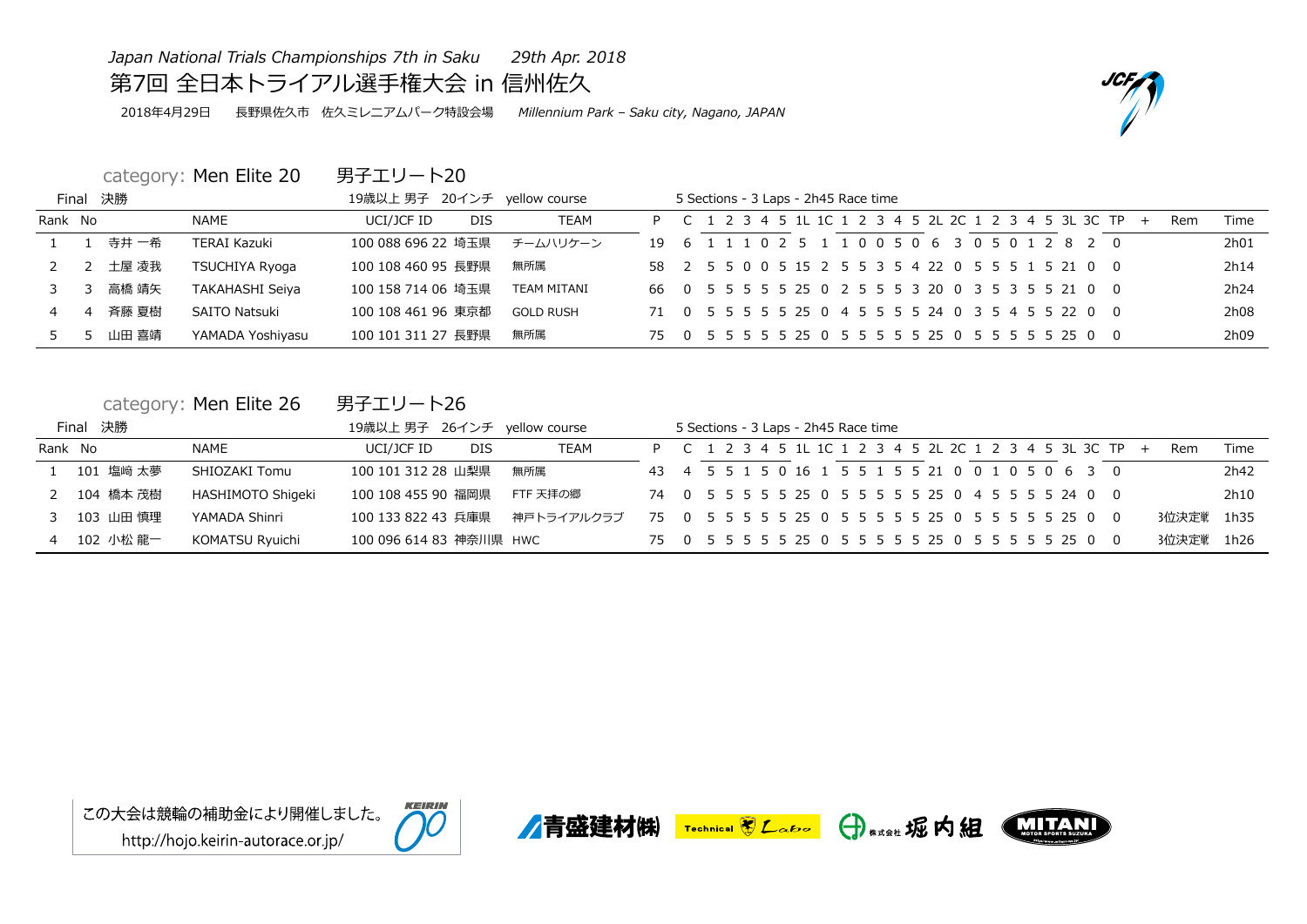*Japan National Trials Championships 7th in Saku 29th Apr. 2018*

## 第7回 全日本トライアル選手権大会 in 信州佐久

2018年4月29日 長野県佐久市 佐久ミレニアムパーク特設会場 *Millennium Park – Saku city, Nagano, JAPAN*

category: Men Juniors 20 男子ジュニア20

| Final 決勝  |                       | 16-18歳 男子 20インチ red course        | 5 Sections - 3 Laps - 2h45 Race time                                                                      |
|-----------|-----------------------|-----------------------------------|-----------------------------------------------------------------------------------------------------------|
| Rank No   | <b>NAME</b>           | DIS.<br>TEAM<br>UCI/JCF ID        | P C 1 2 3 4 5 1L 1C 1 2 3 4 5 2L 2C 1 2 3 4 5 3L 3C TP +<br>Time<br>Rem                                   |
| 201 谷口 友希 | <b>TANIGUCHI Yuki</b> | 100 215 349 90 三重県<br>TFAM MITANI | 2h25<br>43   6   0   5   5   5   0   15   2   0   4   4   5   0   13   2   0   5   5   5   0   15   2   0 |
| 202 亀井 駿佑 | KAMEI Shunsuke        | 100 809 425 41 三重県<br>TFAM MITANI | 2h30                                                                                                      |

| category: Men Juniors 26 | 男子ジュニア26 |
|--------------------------|----------|
|--------------------------|----------|

|         | Final 決勝                            |              | 16-18歳 男子 26インチ red course |            |             | 5 Sections - 3 Laps - 2h45 Race time                                                             |      |
|---------|-------------------------------------|--------------|----------------------------|------------|-------------|--------------------------------------------------------------------------------------------------|------|
| Rank No |                                     | <b>NAME</b>  | UCI/JCF ID                 | <b>DIS</b> | <b>TEAM</b> | P C 1 2 3 4 5 1L 1C 1 2 3 4 5 2L 2C 1 2 3 4 5 3L 3C TP +<br>Rem                                  | Time |
|         | 301 尾又 太一                           | OMATA Taichi | 100 207 788 95 東京都         |            | チームハリケーン    | 39   6   0   5   5   5   0   15   2   0   5   5   5   5   20   1   0   2   2   0   0   4   3   0 | 1h36 |
|         | open OPN4 WINOWATAN Theo Christofer |              | 100 810 724 79 INA         |            | Indonesia   | 75  0  5  5  5  5  25  0  5  5  5  5  25  0  5  5  5  5  25  0  0                                | 2h18 |

※open: 外国籍選手はオープン参加のため順位なし









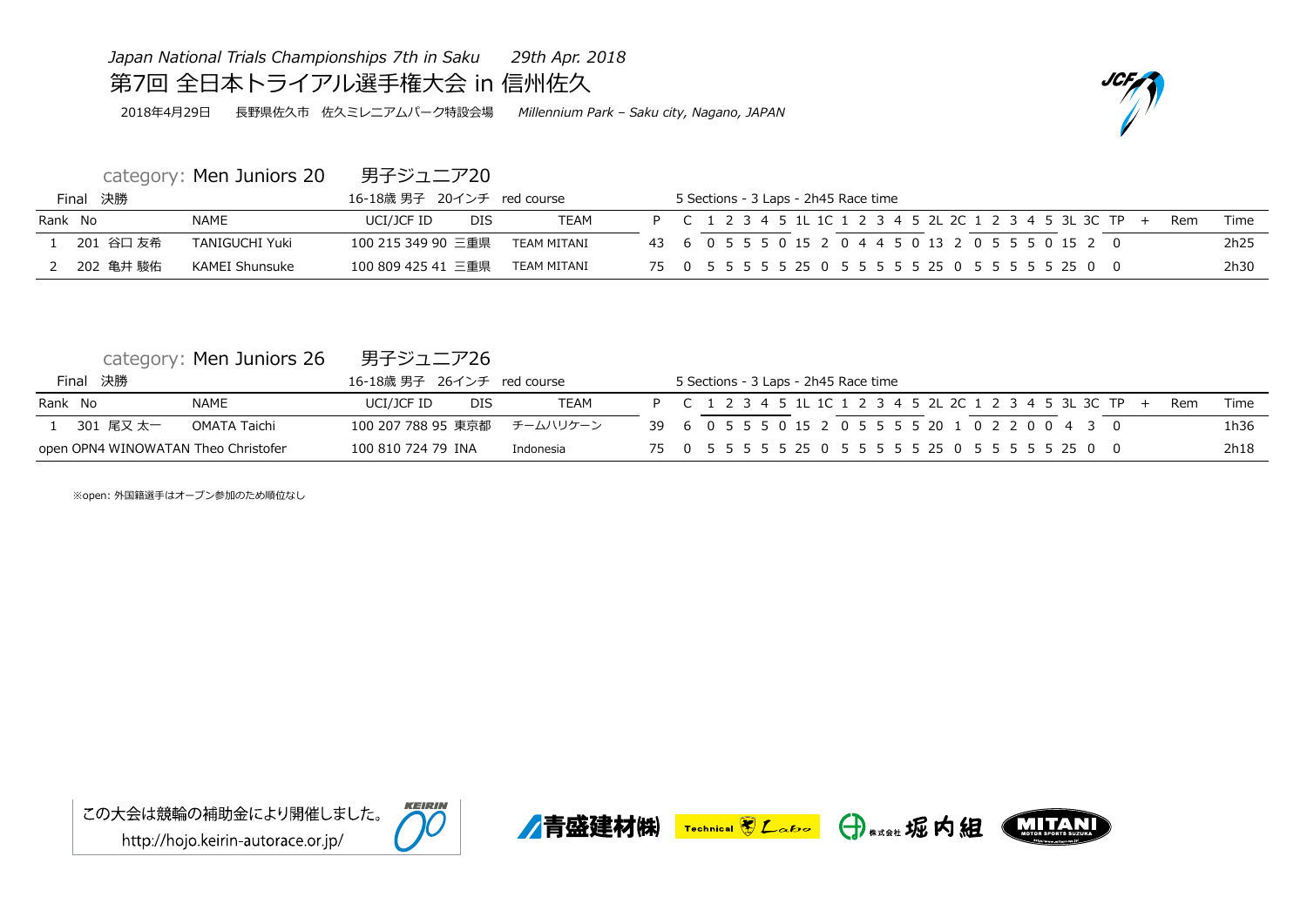## *Japan National Trials Championships 7th in Saku 29th Apr. 2018* 第7回 全日本トライアル選手権大会 in 信州佐久

2018年4月29日 長野県佐久市 佐久ミレニアムパーク特設会場 *Millennium Park – Saku city, Nagano, JAPAN*

## category: Women Elite 女子エリート

|         | Final 決勝                       |                 | 15歳以上 女子 pink course     |                |  | 5 Sections - 2 Laps - 2h30 Race time     |  |  |  |     |      |
|---------|--------------------------------|-----------------|--------------------------|----------------|--|------------------------------------------|--|--|--|-----|------|
| Rank No |                                | NAME            | <b>DIS</b><br>UCI/JCF ID | <b>TEAM</b>    |  | P C 1 2 3 4 5 1L 1C 1 2 3 4 5 2L 2C TP + |  |  |  | Rem | Time |
|         | 1 1001 横田 華奈                   | YOKOTA Kana     | 100 216 643 26 兵庫県       | ワンダーエナジー       |  | 4 7 2 0 0 1 0 3 3 1 0 0 0 0 1 4 0        |  |  |  |     | 2h22 |
|         | 2  1002 坂本 円加                  | SAKAMOTO Madoka | 100 611 365 55 山口県       | team N         |  | 50 0 5 5 5 5 5 25 0 5 5 5 5 5 25 0 0     |  |  |  |     | 2h22 |
|         | open OPN1 LEELYN Clarence Shao |                 | 100 638 355 79 TPE       | Chinese Taipei |  | 46 0 5 5 5 5 3 23 0 5 5 5 5 3 23 0 0     |  |  |  |     | 2h29 |

※open: 外国籍選手はオープン参加のため順位なし

## category: Masters マスターズ

|         | Final 決勝    |                       | 30歳以上 男子 gray course |      |             |                                      | 5 Sections - 2 Laps - 2h15 Race time |  |  |  |  |                                          |  |      |      |
|---------|-------------|-----------------------|----------------------|------|-------------|--------------------------------------|--------------------------------------|--|--|--|--|------------------------------------------|--|------|------|
| Rank No |             | NAME                  | UCI/JCF ID           | DIS. | <b>TEAM</b> |                                      |                                      |  |  |  |  | P C 1 2 3 4 5 1L 1C 1 2 3 4 5 2L 2C TP + |  | Rem  | Time |
|         | 1 401 寺曽 秀明 | <b>TERASO Hideaki</b> | 34ME1200617          | 広島県  | TEAM TERASO | 21 2 1 0 3 0 5 9 2 3 1 1 2 5 12 0 0  |                                      |  |  |  |  |                                          |  |      | 1h56 |
|         | 2 402 大塚 達也 | OTSUKA Tatsuya        | 21MM1701135 静岡県      |      | チームY工房      | 26 1 4 3 3 1 5 16 0 2 0 2 1 5 10 1 0 |                                      |  |  |  |  |                                          |  |      | 2h08 |
|         | 3 405 西﨑 勝也 | NISHIZAKI Katsuya     | 34ME1200016 広島県      |      | team N      | 41 1 5 3 5 5 5 23 0 5 0 5 3 5 18 1 0 |                                      |  |  |  |  |                                          |  |      | 1h47 |
|         | 4 404 滝山 栄司 | <b>TAKIYAMA Eiji</b>  | 13ME1700520          | 東京都  | 北関東バイクトライアル | 50                                   |                                      |  |  |  |  | 0 5 5 5 5 5 25 0 5 5 5 5 5 25 0 0        |  | Time | 1h48 |
|         | 5 403 和木田 茂 | <b>WAKIDA Shigeru</b> | 26ME1700352 京都府      |      | テック自転車部     | 50 0 5 5 5 5 5 25 0 5 5 5 5 5 25 0 0 |                                      |  |  |  |  |                                          |  | Time | 1h53 |









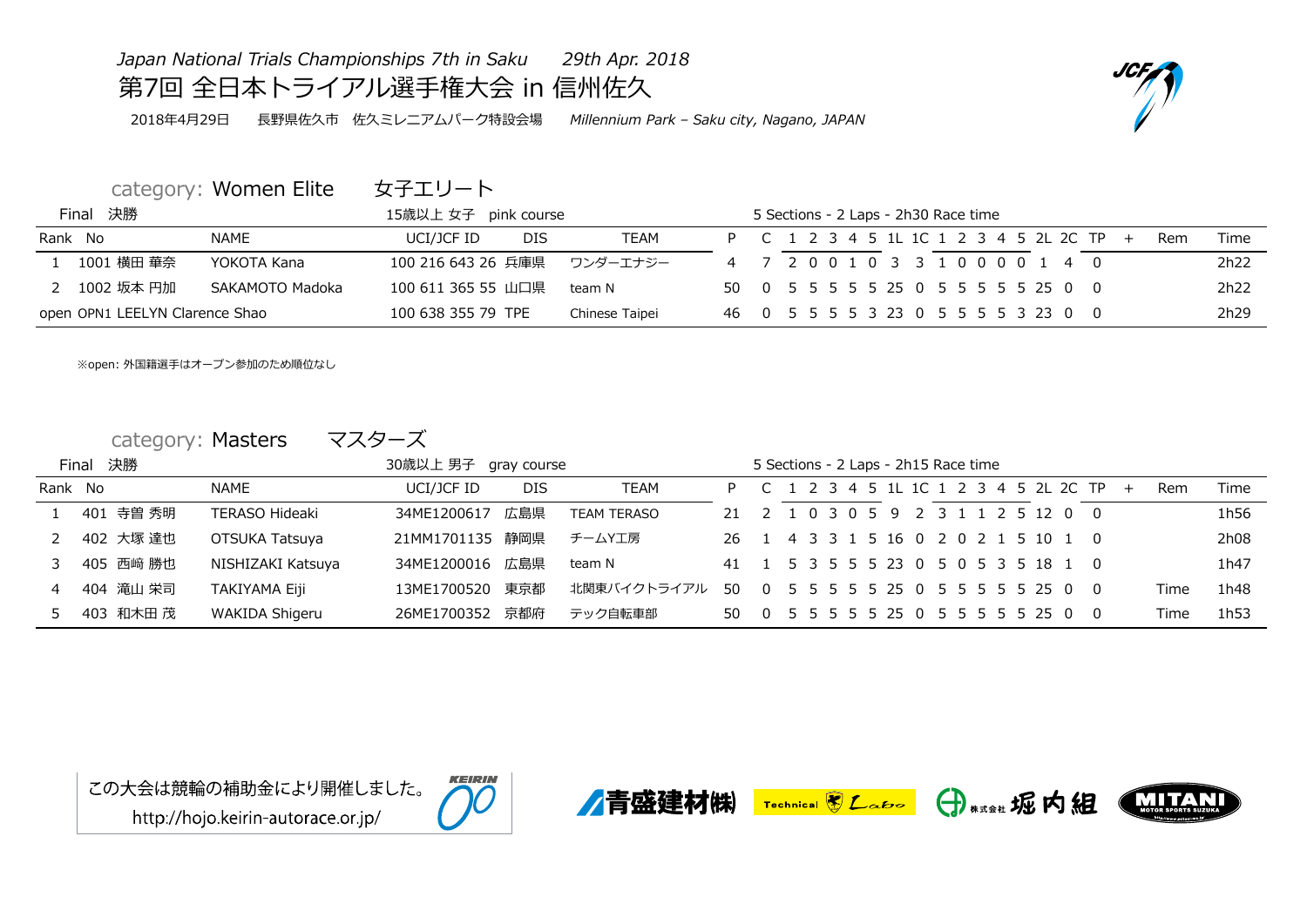## *Japan National Trials Championships 7th in Saku 29th Apr. 2018*

第7回 全日本トライアル選手権大会 in 信州佐久

2018年4月29日 長野県佐久市 佐久ミレニアムパーク特設会場 *Millennium Park – Saku city, Nagano, JAPAN*

## category: Cadets カデット

|         | Final 決勝 |            |                 | 15-16歳 男子 black course |            |                                                  |  | 5 Sections - 2 Laps - 2h15 Race time     |  |  |  |  |  |            |      |
|---------|----------|------------|-----------------|------------------------|------------|--------------------------------------------------|--|------------------------------------------|--|--|--|--|--|------------|------|
| Rank No |          |            | <b>NAME</b>     | UCI/JCF ID             | <b>DIS</b> | <b>TEAM</b>                                      |  | P C 1 2 3 4 5 1L 1C 1 2 3 4 5 2L 2C TP + |  |  |  |  |  | <b>Rem</b> | Time |
|         |          | 501 小椋 陽   | OGURA Haru      | 33MY1500507            | 岡山県        | RED ZONE                                         |  | 13 6 0 2 0 1 0 3 3 0 5 0 5 0 10 3 0      |  |  |  |  |  |            | 1h08 |
| 2       |          | 502 福島 柊哉  | FUKUSHIMA Shuya | 08MY1500570 茨城県        |            | 北関東バイクトライアル 41 0 2 5 5 5 3 20 0 1 5 5 5 5 21 0 0 |  |                                          |  |  |  |  |  |            | 1h39 |
|         |          | 503 市川 加那斗 | ICHIKAWA Kanato | 09MY1600387            | 栃木県        | 北関東バイクトライアル 48 0 3 5 5 5 5 23 0 5 5 5 5 5 25 0 0 |  |                                          |  |  |  |  |  |            | 1h45 |

| category: Minimes |  | ミニメ |
|-------------------|--|-----|
|-------------------|--|-----|

|               | Final 決勝 |           |                        | 13-14歳 男子 green course |            |                      |                                      | 5 Sections - 2 Laps - 2h30 Race time |  |  |  |  |                                   |     |     |      |      |
|---------------|----------|-----------|------------------------|------------------------|------------|----------------------|--------------------------------------|--------------------------------------|--|--|--|--|-----------------------------------|-----|-----|------|------|
| Rank No       |          |           | <b>NAME</b>            | UCI/JCF ID             | <b>DIS</b> | <b>TEAM</b>          | P.                                   |                                      |  |  |  |  | 2 3 4 5 1L 1C 1 2 3 4 5 2L 2C TP  |     | $+$ | Rem  | Time |
|               |          | 601 小椋 紘  | <b>OGURA Hiro</b>      | 33MY1500506            | 岡山県        | RED ZONE             | 14                                   | 4                                    |  |  |  |  | 5 0 1 1 5 12 1 0 0 1 0 1 2 3 0    |     |     |      | 1h40 |
| 2             |          | 602 廣畑 伸哉 | <b>HIROHATA Shinya</b> | 30MY1400099            |            | 和歌山県 TEAM MITANI     | 32 F                                 |                                      |  |  |  |  | 2 3 0 3 5 5 16 1 5 0 4 5 2 16 1 0 |     |     |      | 2h14 |
| $\mathcal{B}$ |          | 604 濱野 伊吹 | <b>HAMANO Ibuki</b>    | 33MY1500864            | 岡山県        | RED ZONE             | 34 2 4 0 4 5 5 18 1 4 0 2 5 5 16 1 0 |                                      |  |  |  |  |                                   |     |     |      | 2h16 |
| 4             |          | 603 漆原 悟  | URUSHIHARA Satoru      | 21MY1700058            | 静岡県        | <b>MYROAD NAKANO</b> | 36 2 5 0 5 2 5 17 1 5 0 4 5 5 19 1 0 |                                      |  |  |  |  |                                   |     |     |      | 2h22 |
| 5             |          | 605 村竹 秀斗 | <b>MURATAKE Hideto</b> | 34MY1601931            | 広島県        | <b>TEAM TERASO</b>   | 50.                                  |                                      |  |  |  |  | 0 5 5 5 5 5 25 0 5 5 5 5 5 25 0 0 |     |     | Time | 2h05 |
| 6             |          | 606 嶋﨑 亮我 | SHIMAZAKI Ryoga        | 13MY1501209            | 東京都        | 無所属                  | 50.                                  |                                      |  |  |  |  | 0 5 5 5 5 5 25 0 5 5 5 5 5 25 0   | . O |     | Time | 2h12 |





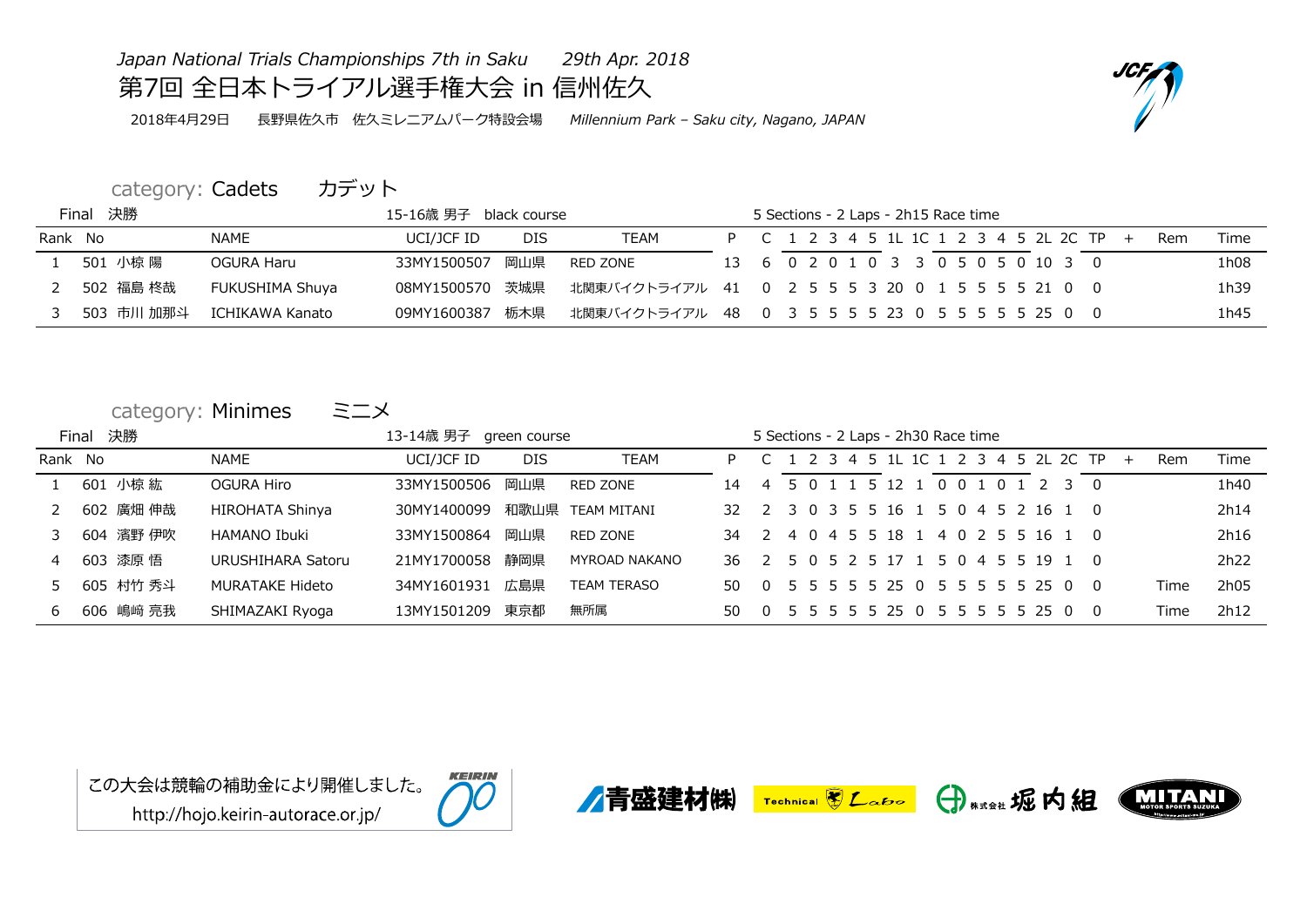## *Japan National Trials Championships 7th in Saku 29th Apr. 2018* 第7回 全日本トライアル選手権大会 in 信州佐久

2018年4月29日 長野県佐久市 佐久ミレニアムパーク特設会場 *Millennium Park – Saku city, Nagano, JAPAN*

## category: Benjamins ベンジャミン

|                | Final 決勝   |                                                                   | 11-12歳 男子 blue course |            |                  |                                      | 5 Sections - 2 Laps - 2h30 Race time |  |  |  |  |  |                                          |  |       |                  |
|----------------|------------|-------------------------------------------------------------------|-----------------------|------------|------------------|--------------------------------------|--------------------------------------|--|--|--|--|--|------------------------------------------|--|-------|------------------|
| Rank No        |            | <b>NAME</b>                                                       | UCI/JCF ID            | <b>DIS</b> | <b>TEAM</b>      |                                      |                                      |  |  |  |  |  | P C 1 2 3 4 5 1L 1C 1 2 3 4 5 2L 2C TP + |  | Rem   | Time             |
|                | 701 横田 宏太郎 | YOKOTA Kotaro                                                     | 28MY1500586 兵庫県       |            | ワンダーエナジー         |                                      |                                      |  |  |  |  |  | 5 6 2 0 1 0 0 3 3 1 0 1 0 0 2 3 0        |  |       | 2h <sub>20</sub> |
|                | 702 山下 虎威  | YAMASHITA Torai                                                   | 43MY1600528 熊本県       |            | IKKEI BIKE WORKS | 34 0 5 1 4 2 5 17 0 4 2 5 1 5 17 0 0 |                                      |  |  |  |  |  |                                          |  |       | 2h12             |
|                | 703 樋口 太陽  | <b>HIGUCHI Taiyo</b>                                              | 24MY1800985 岐阜県       |            | 無所属              | 50 0 5 5 5 5 5 25 0 5 5 5 5 5 25 0 0 |                                      |  |  |  |  |  |                                          |  | 3位決定戦 | 1h46             |
| $\overline{4}$ | 704 仲俣 漱韻  | <b>NAKAMATA Shuin</b>                                             | 17MY1702319 長野県       |            | 無所属              | 50 0 5 5 5 5 5 25 0 5 5 5 5 5 25 0 0 |                                      |  |  |  |  |  |                                          |  | 3位決定戦 | 1h46             |
| 5              | 705 内堀 竜都  | <b>UCHIBORI Ryuto</b>                                             | 13MY1800892 東京都       |            | 無所属              | 50 0 5 5 5 5 5 25 0 5 5 5 5 5 25 0 0 |                                      |  |  |  |  |  |                                          |  | 3位決定戦 | 1h31             |
|                |            | open OPN5 DANISWARA Radityaputra Wignya Salaam 100 798 844 33 INA |                       |            | Indonesia        | 50 0 5 5 5 5 5 25 0 5 5 5 5 5 25 0 0 |                                      |  |  |  |  |  |                                          |  |       | 2h02             |

※open: 外国籍選手はオープン参加のため順位なし

category: Girls ガール

|                | Final 決勝      |                      | 12-15歳 女子 pink course |            |                                                  |  |  | 5 Sections - 2 Laps - 2h30 Race time |  |  |  |                                          |  |       |      |
|----------------|---------------|----------------------|-----------------------|------------|--------------------------------------------------|--|--|--------------------------------------|--|--|--|------------------------------------------|--|-------|------|
|                | Rank No       | <b>NAME</b>          | UCI/JCF ID            | <b>DIS</b> | TEAM                                             |  |  |                                      |  |  |  | P C 1 2 3 4 5 1L 1C 1 2 3 4 5 2L 2C TP + |  | Rem   | Time |
|                | 1 2001 平野 心結  | <b>HIRANO Miyu</b>   | 26FY1500521 京都府       |            | ワンダーエナジー                                         |  |  |                                      |  |  |  | 10 4 2 0 2 1 0 5 2 2 0 2 1 0 5 2 0       |  |       | 2h07 |
|                | 2 2002 寺曽 芹奈  | <b>TERASO Serina</b> | 34FY1500387 広島県       |            | <b>TEAM TERASO</b>                               |  |  |                                      |  |  |  | 31 0 4 2 5 3 1 15 0 4 1 5 5 1 16 0 0     |  |       | 2h23 |
|                | 3 2003 平野 明香有 | HIRANO Akari         | 26FY1502795 京都府       |            | ワンダーエナジー                                         |  |  |                                      |  |  |  | 42 0 5 2 5 5 2 19 0 3 5 5 5 5 23 0 0     |  |       | 2h21 |
| $\overline{4}$ | 2005 市川 琉那    | ICHIKAWA Runa        | 09FY1700527           | 栃木県        | 北関東バイクトライアル 48 0 5 5 5 5 5 25 0 5 5 5 5 3 23 0 0 |  |  |                                      |  |  |  |                                          |  | 1x3pt | 2h17 |
|                | 5 2004 福島 花楓  | FUKUSHIMA Hanaka     | 08FY1500571 茨城県       |            | 北関東バイクトライアル 48 0 5 5 5 5 5 25 0 5 5 5 4 4 23 0 0 |  |  |                                      |  |  |  |                                          |  | 0x3pt | 2h16 |